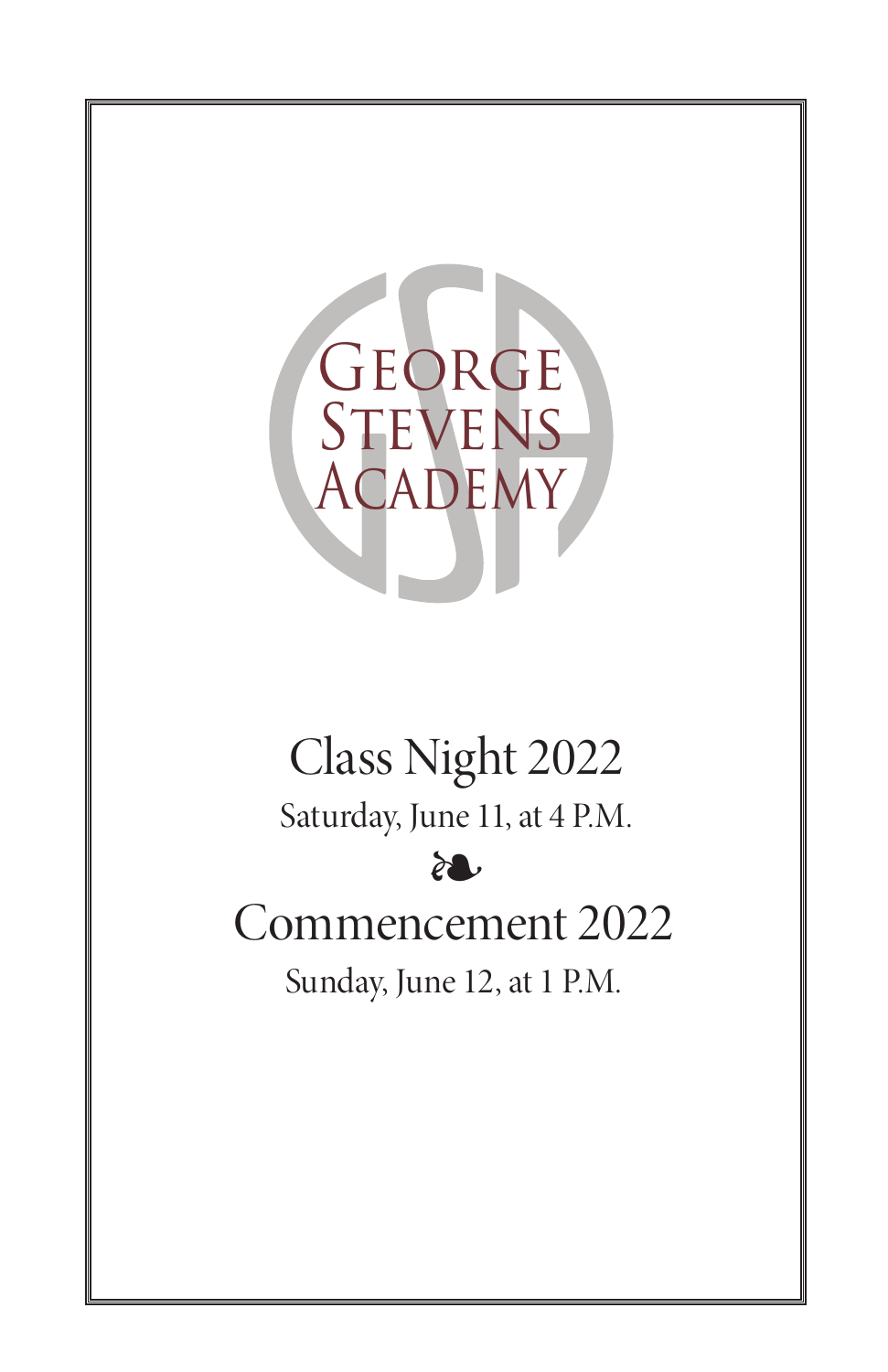# George Stevens Academy

Fiona Mae Allen Ege Asyali Oryon Bartholomew Atwood Willi Austin Samuel Peregrine Bach Clementine Eugenia Davis Bannon Taylor Marie Barnet Susan Bowden Dexter William Brown Ashton Robert Carter Joshua Gerald Chambers Mason Robert Cole Noah Day Czuj Evelyn Renee Dagan Morgan Greer Davis Amanda Jean Dorr Jennifer Lynne Eisinger Ashly Marion Emerson Scotland Richards Farmer

Esther Pearl Edwardson Fitzpatrick David Jacob Gadsby Olivia Jade Graves John Raymond Gray Gabriel Ryan Hall Benjamin Jeffrey Hallett Gillian Elaina Hooper Emily Ray Hutchinson Molly Ren Ru Jennings Sophia Louise Jennings Malcolm Xavier Johnson Alexa Skylar Kennedy Delia Marie Lancaster Sofya Maksimovna Lantratova Jacob Henry Larrabee Sarah Ellen Larrabee Daniel Oluwadamilola Lekan-Salami Cole Michael Lepper Jaden Oliver Lewis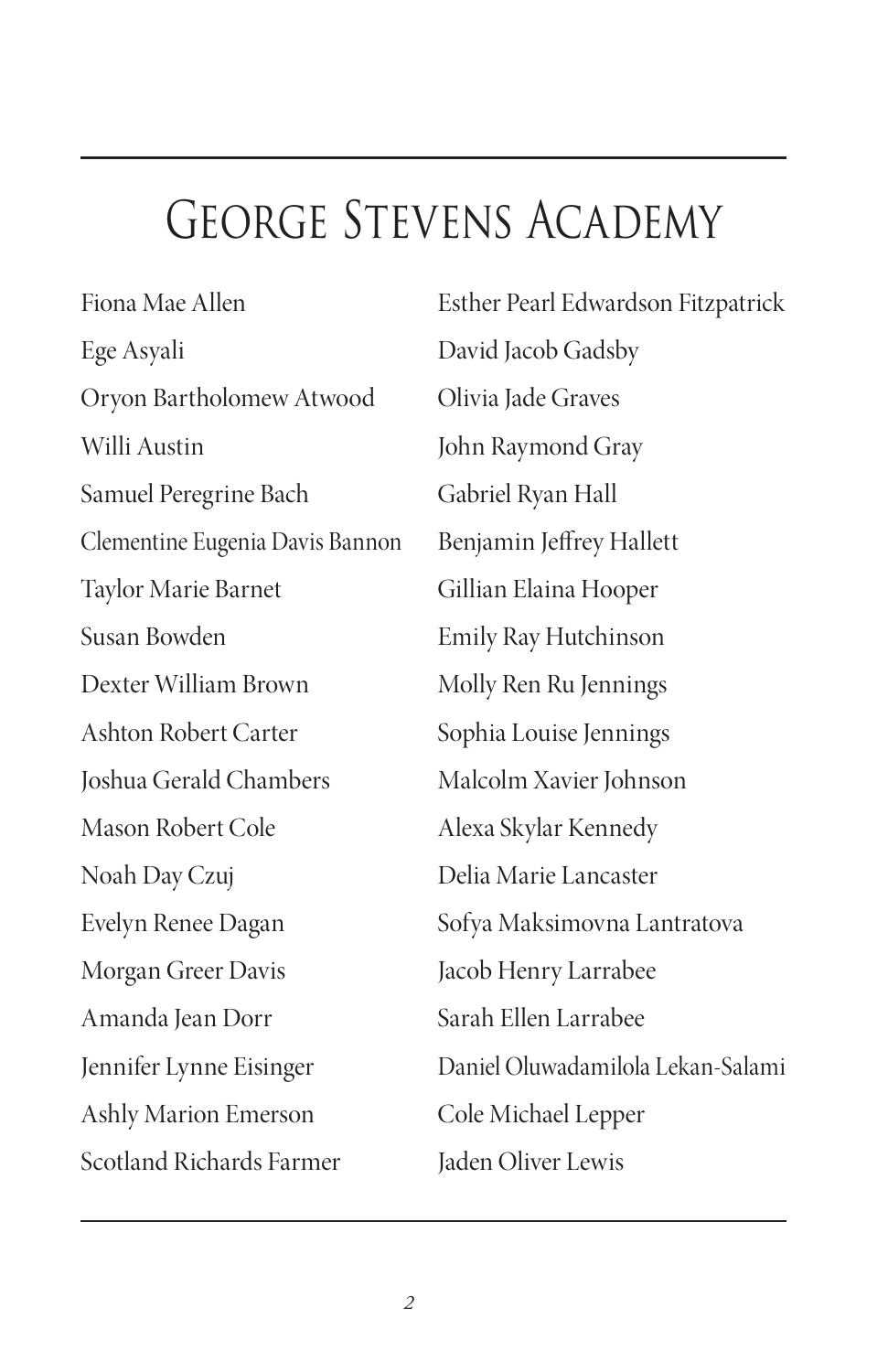# CLASS OF 2022

Timothy William Lloyd Luna Dalai Lyman William Feehan MacArthur Daniel Kelly McKay Wyatt Cooper McKechnie Maeve Christine McLaughlin Clark Mathias Morrison Dinh Khang Nguyen Abigail Elise Parker Aidan Roy Robinson Bryce Campbell Schneider Chloë Keyo Sheahan Dominick Nathaniel Simmons Teague Daniel Smallidge Emma Nedergaard Snow Katherine Lynn Snow Frances Brockway Spangler Solomon Rex Tyler Harrison David Walden

Arden Jon Weaver Sarah Anne Webb Kaylin Ari Welts Griffin Arno Werner Grace Anna Whiting Neyat Yohannes Haleigh Grace Young Noah Inti Zemans Góngora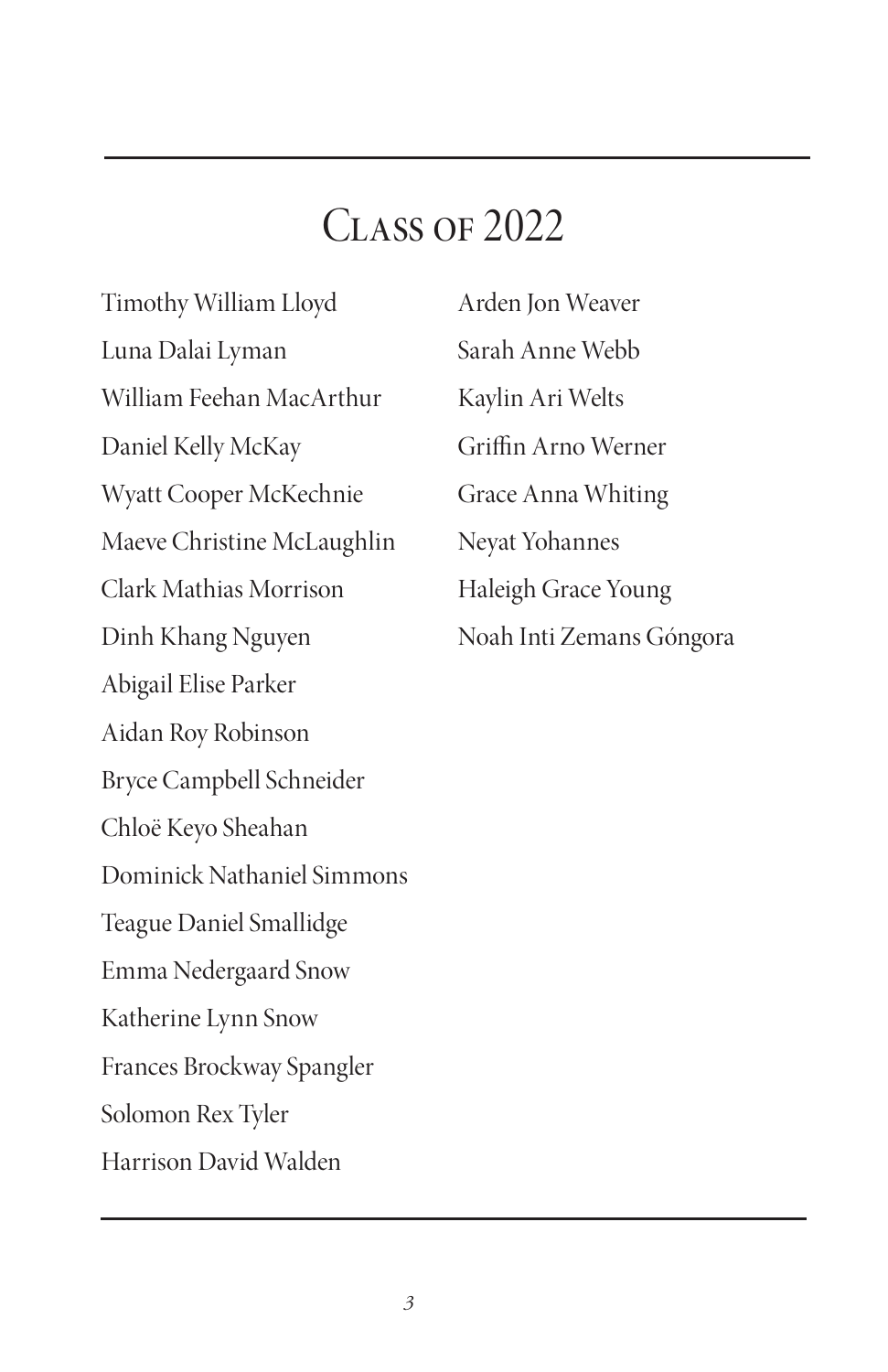# *Senior Student Council Members*

Clementine Bannon, John Gray, Will MacArthur, Chloë Sheahan

*Class Marshal*

Layla Pickering

# *Class Quote*

"Sometimes you will never know the value of a moment until it becomes a memory."

– Dr. Seuss

*Class Flower* The lotus

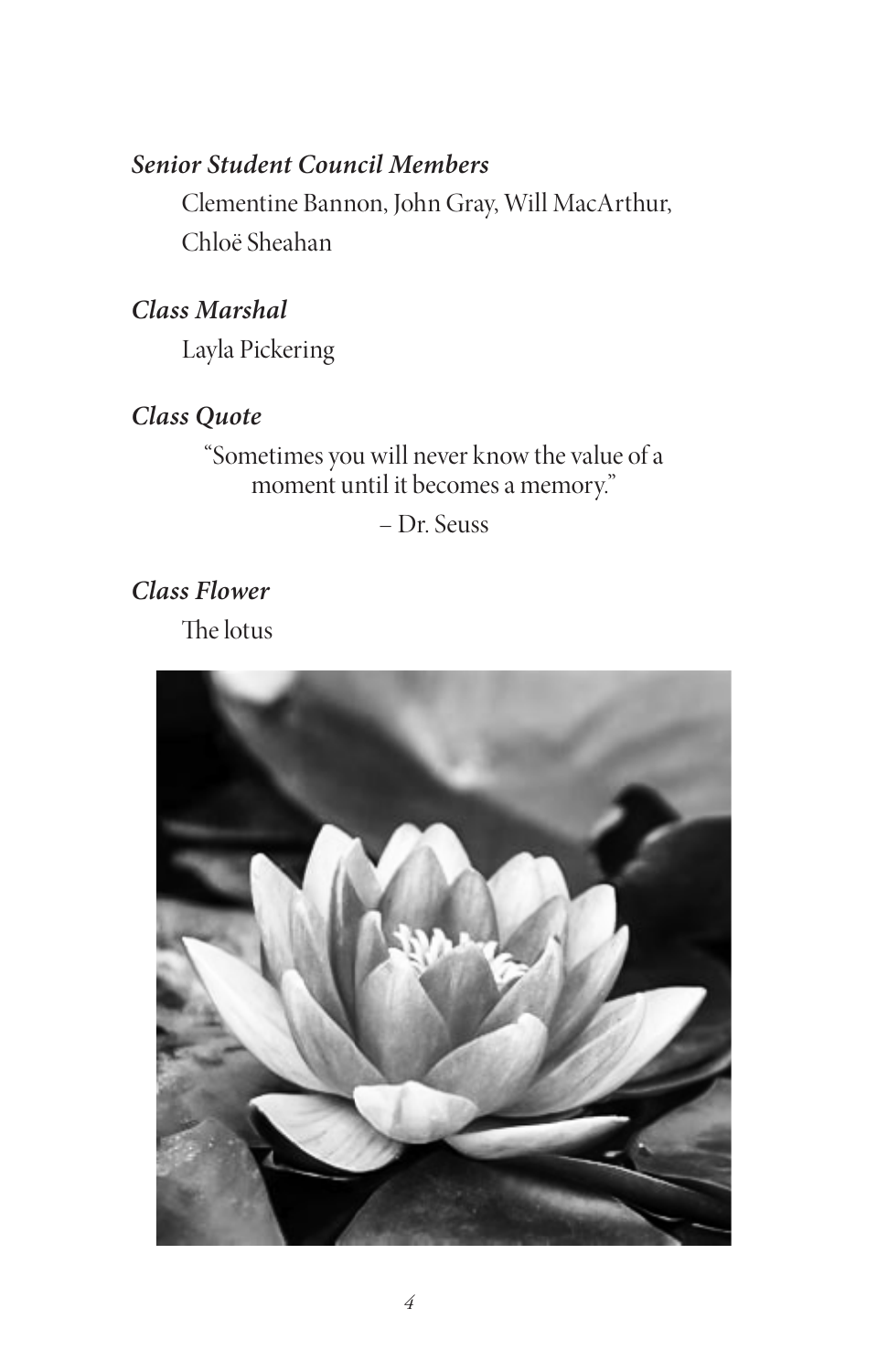### *2022 Class Gift*

The Class of 2022 has made a gift to the Food for Thought Fund, an endowment that addresses food insecurity in the school community by subsidizing the cost of lunch\* for students whose families qualify.

The fund was established in 2017 when Dorothy "Dottie" B. Hayes made a major gift to the school as an expression of her lifelong love of the Blue Hill Peninsula and strong commitment to education. Her experience in schools informed her belief that a hungry student cannot be a focused learner.

Since 2017, friends of GSA have given generously to this fund, which now includes this special gift from our most recent graduates.

A plaque noting the senior class gift will be installed in the cafeteria.

*\*As an independent town academy, GSA does not participate in the federal free-and-reduced lunch program available to public schools.* 

### *Class Gift Committee*

Sophia Biggie-Jennings Jacob Larrabee Cole Lepper Wyatt McKechnie

Teague Smallidge Frances Spangler Solomon Tyler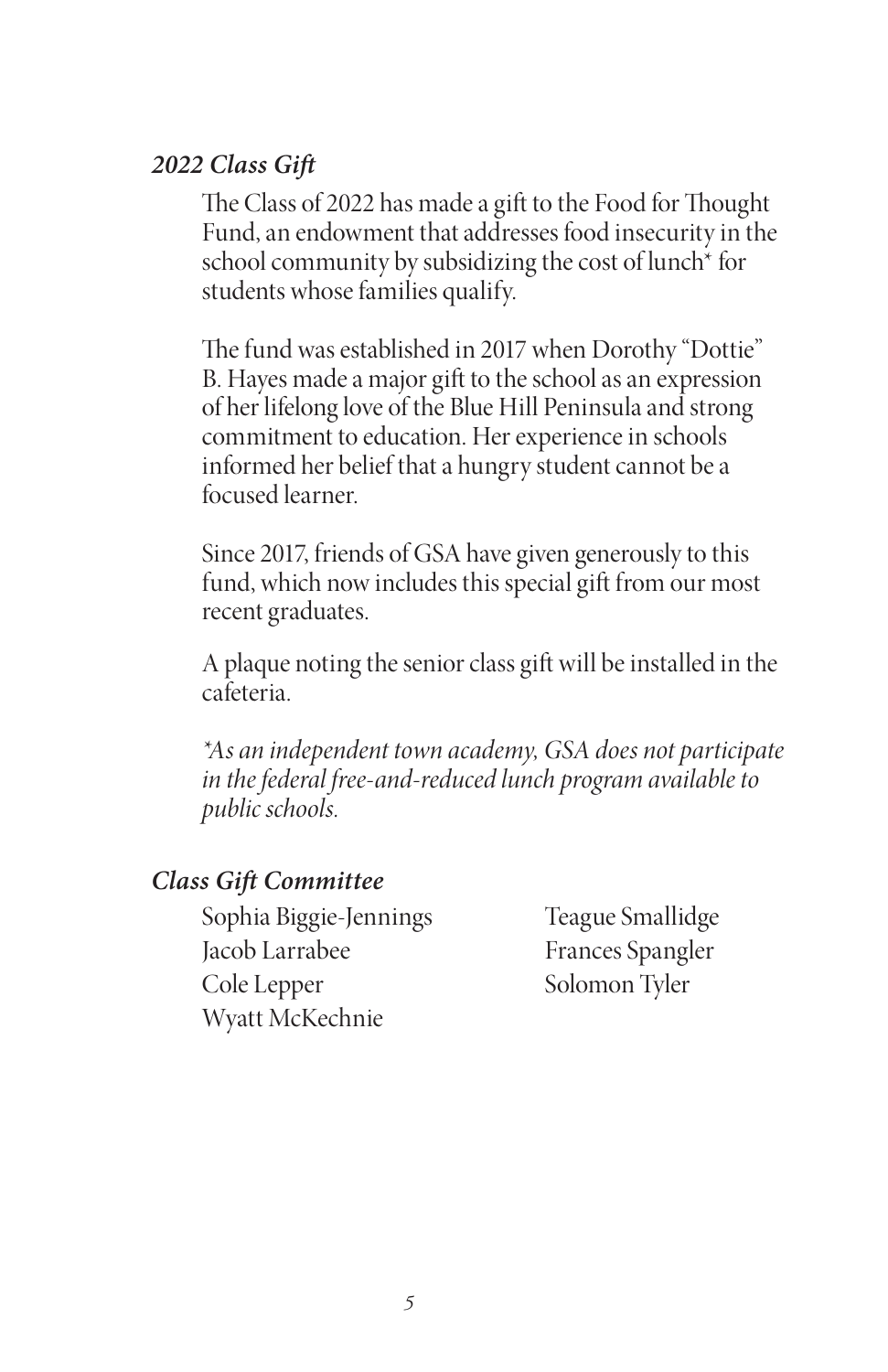# Class Night Program

#### *Welcome*

Timothy J. Seeley, Head of School

#### *Student Welcome*

Gabe Hall, Abby Parker

#### *Class Thoughts*

Molly Jennings, Maeve McLaughlin, Sofya Lantratova

### *Thank You*

Haleigh Young, Susan Bowden

### *Musical Performance*

Tasty Bites honors combo, featuring seniors Morgan Davis and Gabe Hall, directed by Phelan Gallagher '02

#### *Scholarship Awards*

Peter Goss, Director of College & Career Counseling

#### *Department and All-School Awards*

GSA Faculty English Awards World Languages Awards Mathematics Awards History Awards Science Awards Art Awards Drama Awards Technology Awards Music Awards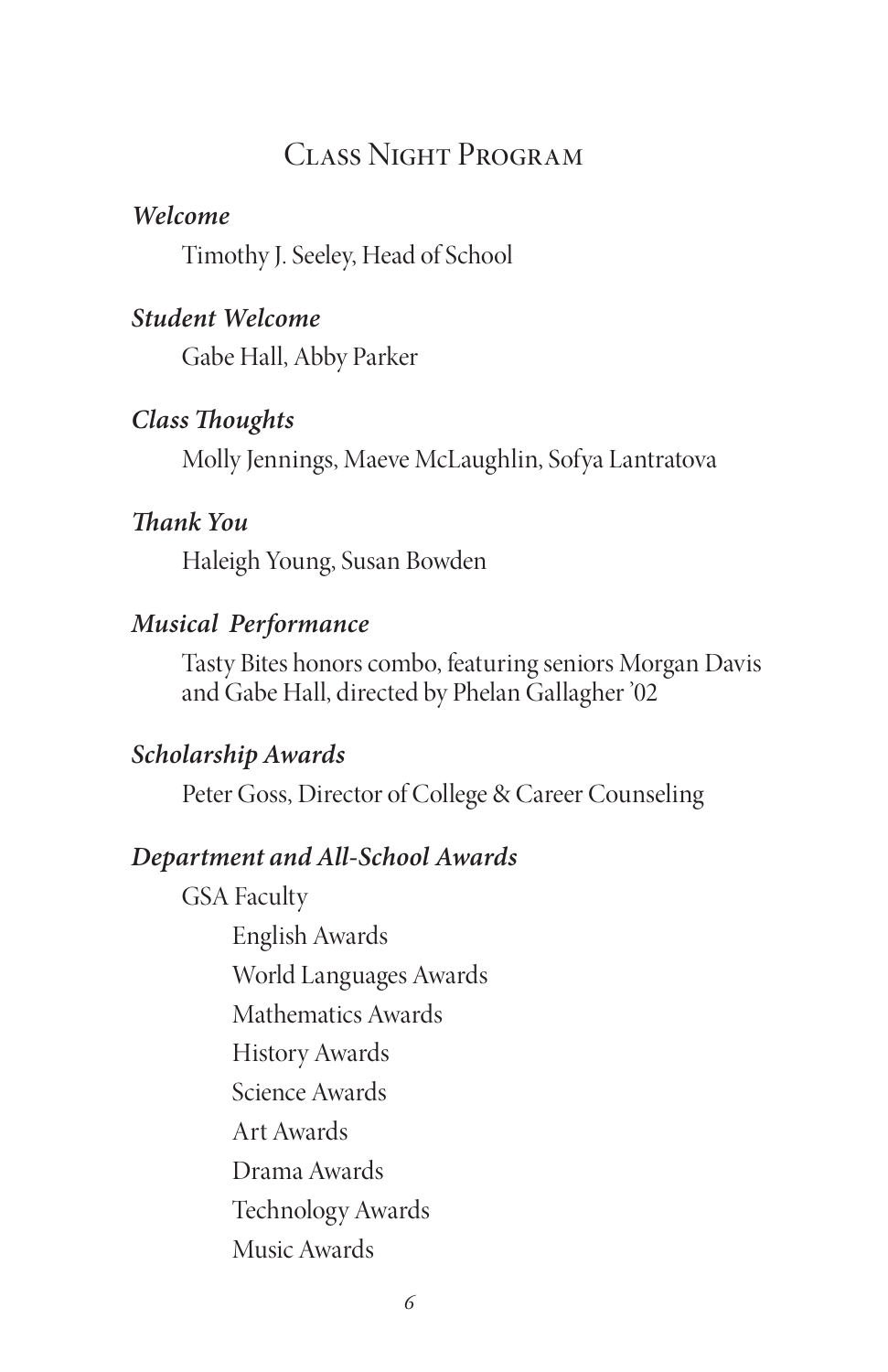Athletics Awards Honor Awards

# *Class Slideshow Creators*

Sam Bach and Cole Lepper

The senior slideshow is on the George Stevens Academy YouTube channel, and a link to it will remain on the front of our website through June. Please take the time to sit back with your graduates and relive some of their best moments ... so far!

## *Farewell*

Clementine Bannon, Jennifer Eisinger, Khang Nguyen

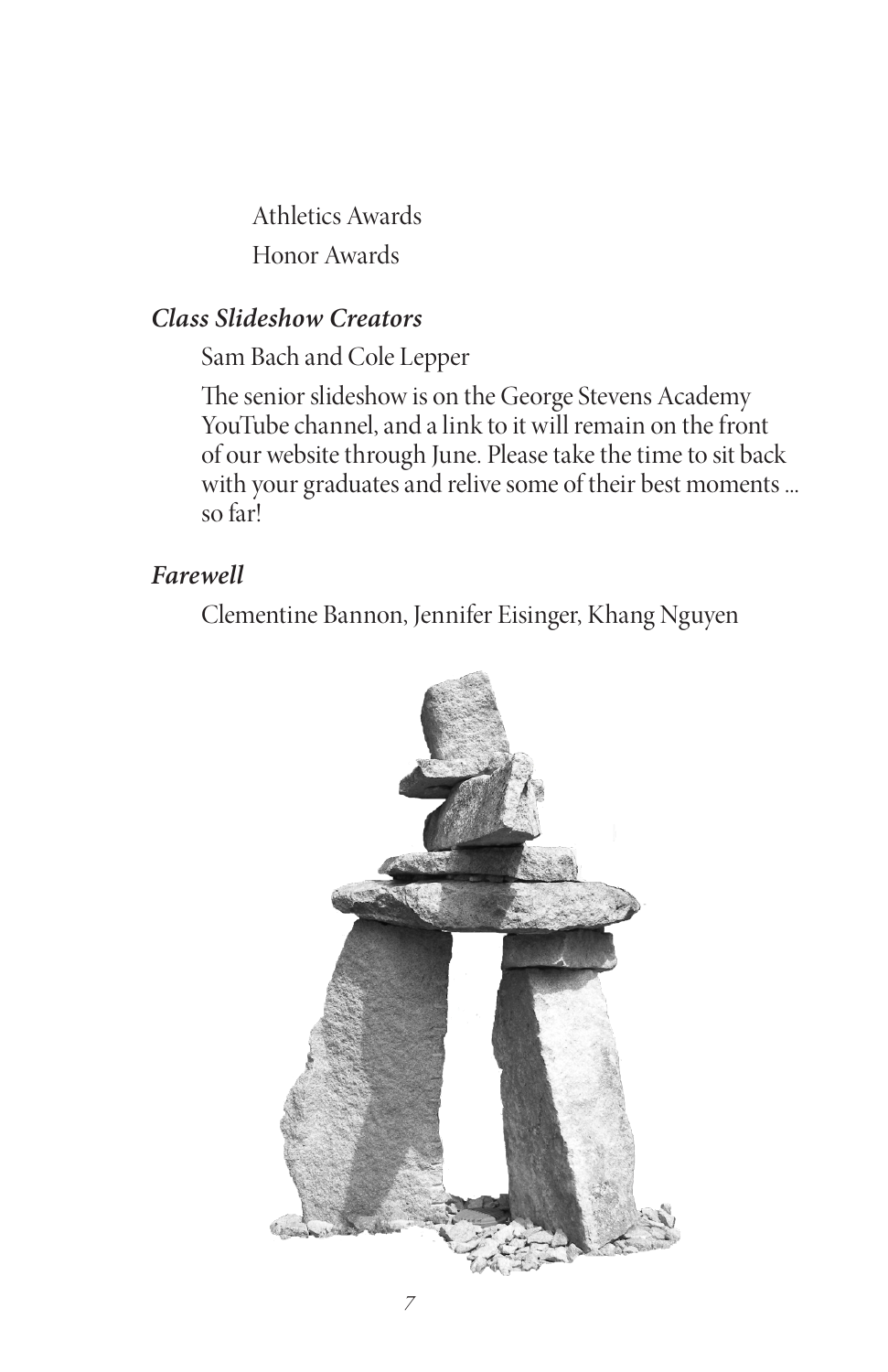# Commencement Program

*Processional:* Elgar's "Pomp & Circumstance" Tasty Bites honors combo, directed by Phelan Gallagher '02

#### *Welcome and Remarks*

Timothy J. Seeley, Head of School

#### *Welcome*

Samuel Peregrine Bach, First Honor Essayist

#### *Salutatory*

John Raymond Gray

#### *Valedictory*

Chloë Keyo Sheahan

#### *Presentation of Senior Class Gift*

Members of the Senior Class Gift Committee

#### *Announcement of Graduates*

David Stearns, Dean of Curriculum and Instruction

#### *Farewell*

Emma Nedergaard Snow, Second Honor Essayist

#### *Presentation of the GSA Class of 2022*

Timothy J. Seeley, Head of School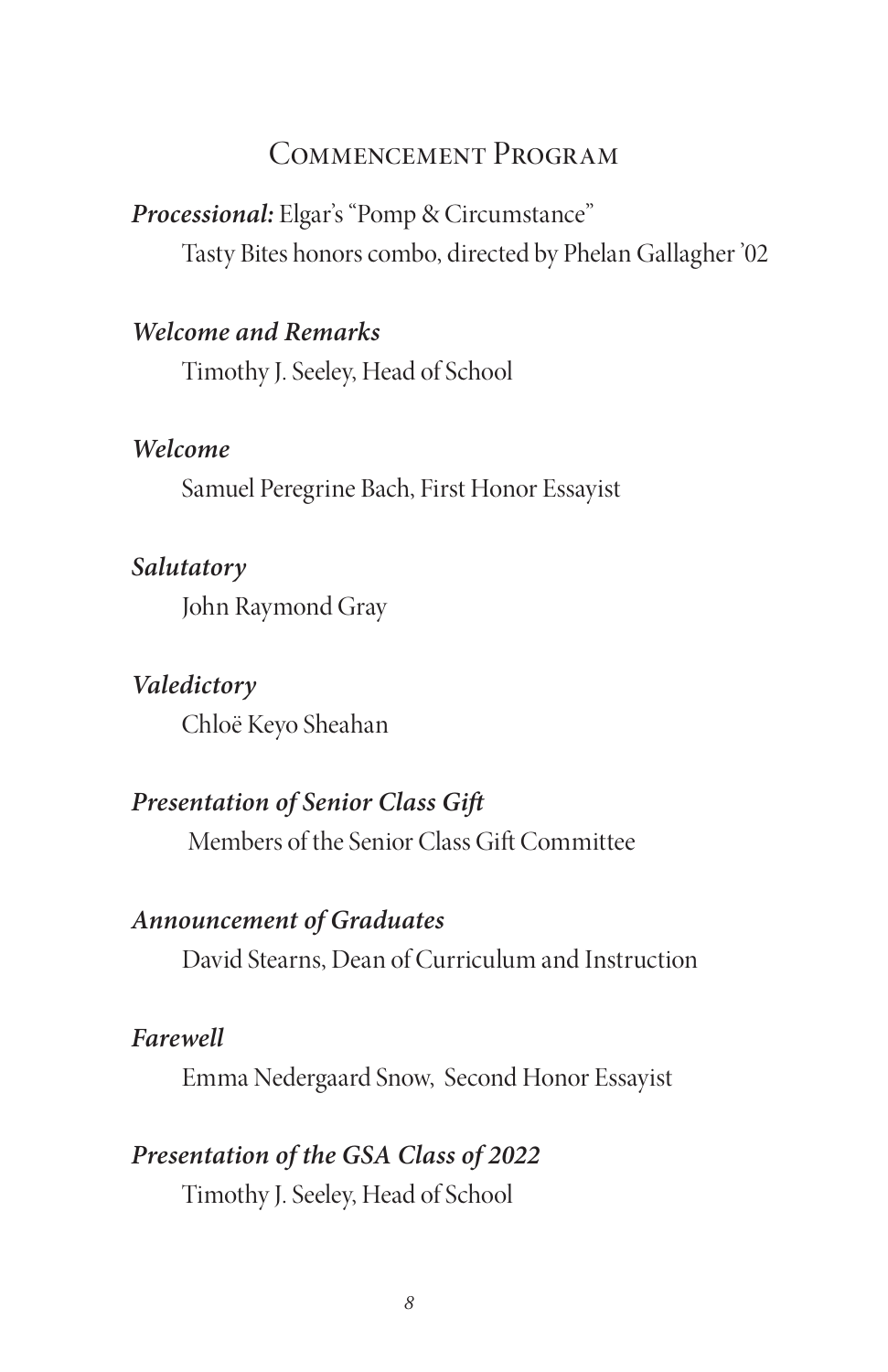# Class of 2022 Honor Parts

**Valedictorian Chloë Keyo Sheahan** is the daughter of Michelle Keyo and Michael Sheahan of Sedgwick. She will major in environmental studies at Bowdoin College.

**Salutatorian Jack Raymond Gray** is the son of Rebecca and Gerald Gray of Brooksville. He will major in electrical engineering at the Massachusetts Institute of Technology.

**First Honor Essayist Samuel Peregrine Bach** is the son of Michelle Berger and Kevin Bach of Surry. He will major in electrical engineering at the University of Maine, Orono.

**Second Honor Essayist Emma Nedergaard Snow** is the daughter of Joshua and Bente Snow of Blue Hill. She will major in history and minor in education and Spanish at Colorado College.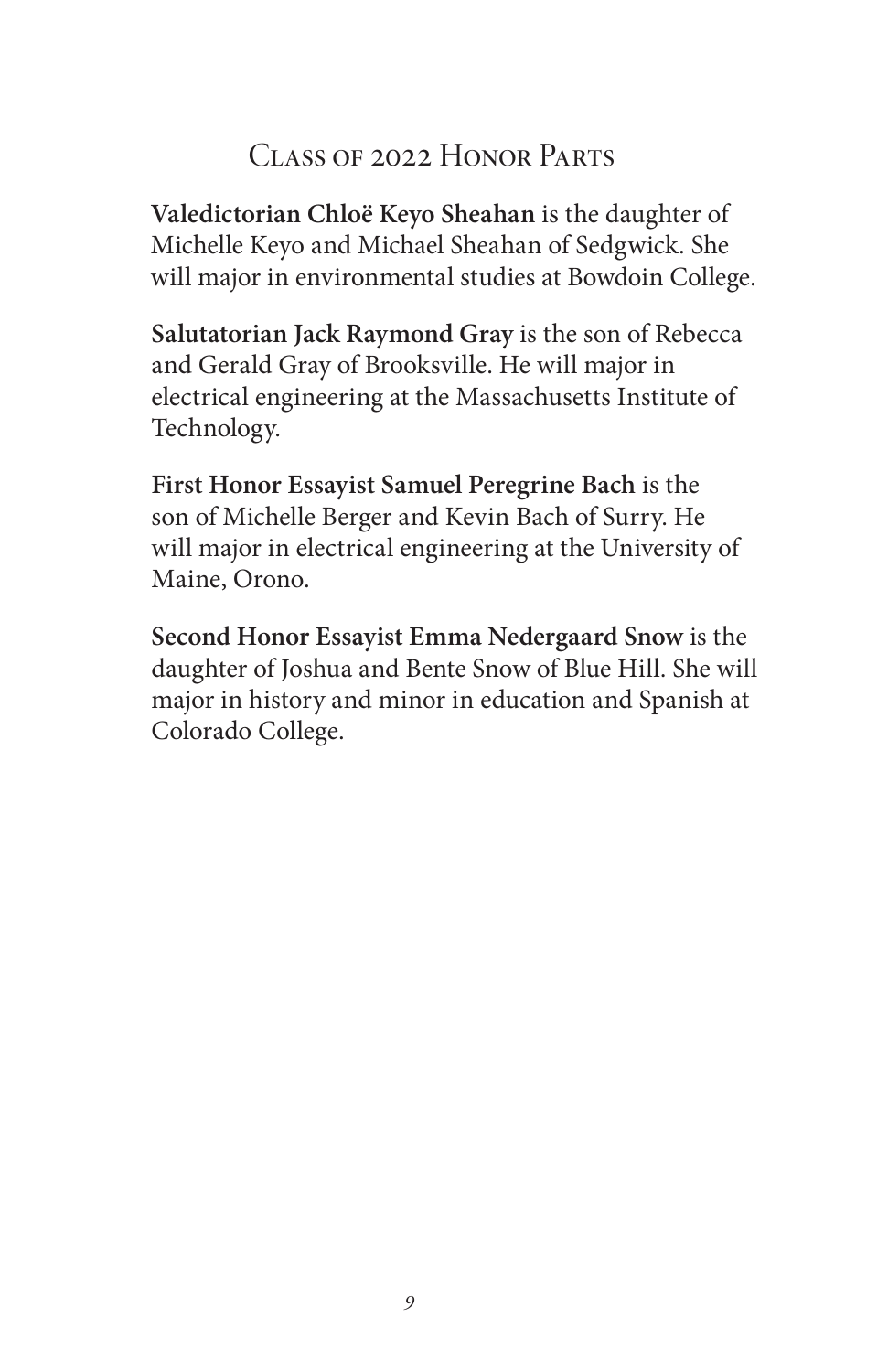# 2021-22 Board of Trustees

Sally Mills '85, Chair, Brooksville Deborah Ludlow '79, Vice-Chair, Brooksville Jim Crawford, Treasurer, Blue Hill William Case, Clerk, Blue Hill

Sara Becton Ardrey, Blue Hill Michael P. Astbury '03, Blue Hill Alden Blodgett '78, Penobscot Sally Chadbourne, Castine Rachel Grivois, Brewer Kenelm "K" Guinness, Blue Hill Prudy Heilner, Blue Hill Mark Hurvitt, Blue Hill Tyler Knowles, Blue Hill Michael McMillen, Brooksville Terry Moulton, Blue Hill Robyn Sealander, Brooklin Zoe Tenney '93, Sedgwick

# 2021-22 FACULTY AND STAFF

| Steven C. Adam      | Robert Cushman      |
|---------------------|---------------------|
| Johanna Austin      | Debbie Davis        |
| Emma Baker          | Rita DiRito-Surgal  |
| Trudy Bell          | Elle Duncombe-Mills |
| Matthew Billings'18 | Todd Eckenfelder    |
| John Brooks         | Libby Edwardson     |
| Sara Bushmann       | Corey Esposito '87  |
| Martin Conte'11     | Megan Flenniken     |
|                     |                     |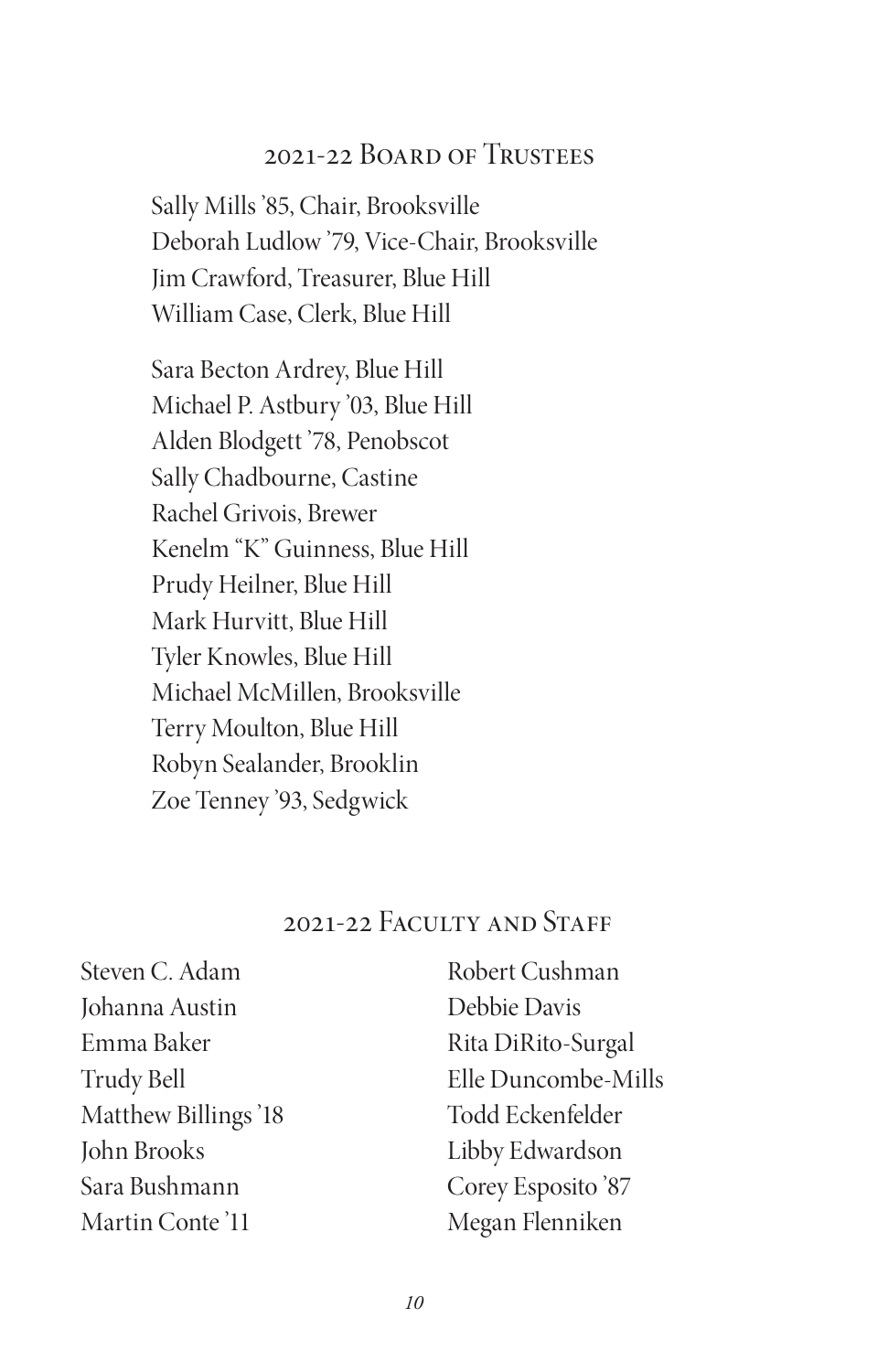Joelle Florian Katharine Fodnaess Phelan Gallagher '02 Eric Gallant Michael Goodson Peter Goss Amy Grant Sharlene Grant Rebecca Gratz Larry Gray '79 Lydia Gray '10 William Gray '83 Merton Hanscom, Jr. Martha Horne Jennifer Hathaway Jackson Daniel Kane Kate Kennedy '99 Jill Kofton Chris Kowalski Kristyn LaPlante Lusheng Li Morgan Lowe Erin McCormick '00 Mark Messer Jim Monaghan Brock Muir Jane O'Connor

Lee Park Juliane Perry Caroline Richards Melissa Rioux '01 Tony Rolfe Megan Scarborough Cory Schildroth Timothy Seeley Robert Slayton Jessica Smith Christie A. Snow '90 Rada Trapp Starkey David Stearns Andrew Stephenson Gail Strehan Liffey Thorpe Jaime Torre Ruby Treyball '11 Patricia Ugaz Isaac Vaccaro Rachel Van Carpels Erin Wenal Alexandra Wessel '09 Lori Wessel '81 Steve Whitney Chek Wingo